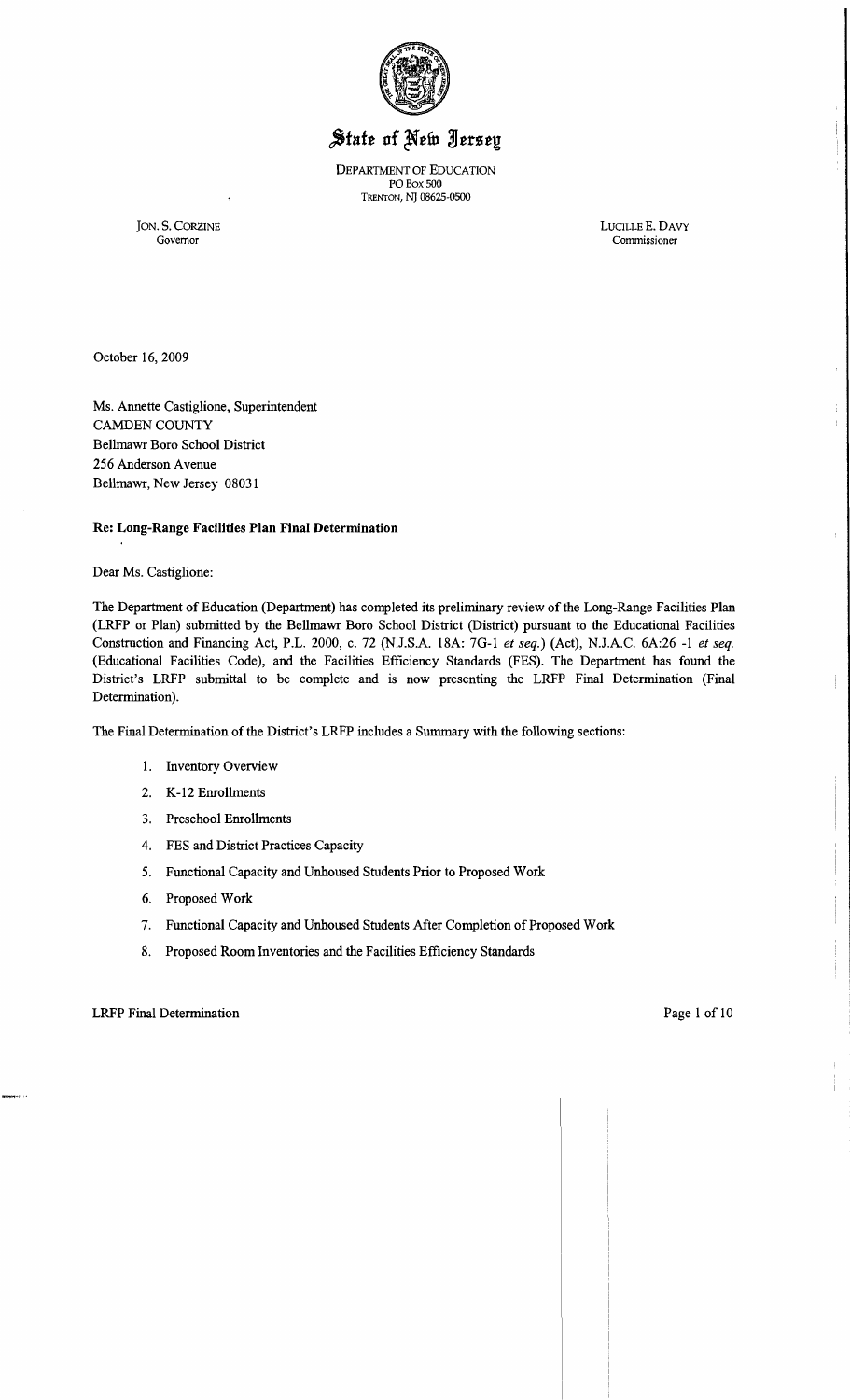Major LRFP approval issues include the adequacy of the LRFP's proposed emollments, school capacities, and educational spaces. Approval of the LRFP, and any projects and costs listed therein, does not imply approval of an individual school facilities project or its corresponding costs and eligibility for State support under the Act. Similarly, approval of the LRFP does not imply approval of portions of the Plan that are inconsistent with the Department's FES and proposed building demolition or replacement. Determination of preliminary eligible costs and final eligible costs will be made at the time of the approval of a particular school facilities project pursuant to N.J.S.A. 18A:7G-5. The District must submit a feasibility study as part of the school facilities project approval process, pursuant to NJ.S.A. 18A:7G-7b, to support proposed building demolition or replacement. The feasibility study should demonstrate that a building might pose a risk to the safety of the occupants after rehabilitation or that rehabilitation is not cost-effective.

Following the approval of the LRFP, the District may submit an amendment to the approved LRFP for Department review. Unless and until an amendment to the LRFP is submitted to and approved by the Commissioner of the Department pursuant to NJ.S.A. 18A:7G-4(c), the approved LRFP shall remain in effect. The District may proceed with the implementation of school facilities projects that are consistent with the approved LRFP whether or not the school facilities project contains square footage that may be ineligible for State support.

We trust that this document will adequately explain the Final Determination and allow the District to move forward with the initiation of projects within its LRFP. Please contact Cathy Bravo at the Office of School Facilities at (609) 943-5888 with any questions or concerns that you may have.

Sincerely,

Tuaille Essay

Lucille E. Davy Commissioner

Enclosure

c: John Hart, Chief of Staff

Peggy Nicolosi, Camden County, Executive County Superintendent Bernard E. Piaia, Director, School Facilities, Office of the Chief of Staff Susan Kutner, Director, Policy and Planning, School Facilities, Office of the Chief of Staff Cathy Bravo, County Manager, School Facilities, Office of the Chief of Staff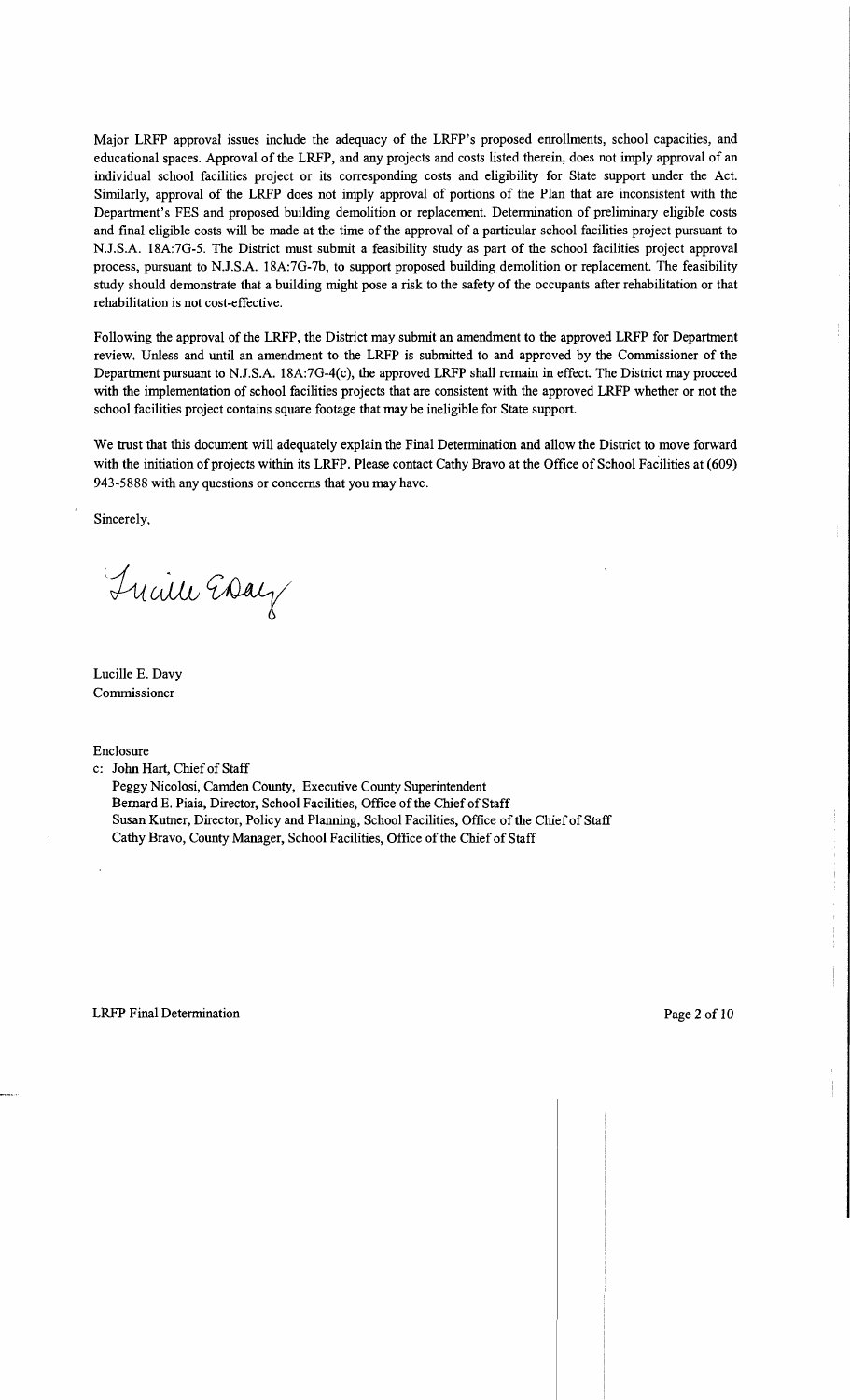## LONG-RANGE FACILITIES PLAN **Final Determination Summary**

#### Bellmawr Boro School District

The Department of Education (Department) has completed its review of the Long-Range Facilities Plan (LRFP or Plan) submitted by the Bellmawr Boro School District (District) pursuant to the Educational Facilities Construction and Financing Act, P.L. 2000, c.72 (NJ.S.A. 18A:7G-l *et seq.)* (Act), NJ.A.C. 6A:26-1 et seq. (Educational Facilities Code), and the Facilities Efficiency Standards (PES).

This is the Department's Final Determination Summary (Summary) of the LRFP. The Summary is based on the standards set forth in the Act, the Educational Facilities Code, the FES, District entered data in the LRFP and Project Application and Tracking System (LRFP website), and District supplied supporting documentation. The Summary consists of nine sections. The referenced reports in *italic* text are standard LRFP reports available on the Department's LRFP website.

#### 1. Inventory Overview

The District provides services for students in grades PK4 through 8. The predominant existing school grade configuration is K-8. The predominant proposed school grade configuration is K-8. The District is classified as an "Under 55 ECPA" district for funding purposes.

The District identified existing and proposed schools; sites, buildings, playgrounds, playfields, and parking lots in its LRFP. The total number of existing and proposed district-owned or leased schools, sites, and buildings are listed in Table 1. A detailed description of each asset can be found in the LRFP website report titled *"Site Asset Inventory Report. "* 

|                                                      | <b>Existing</b> | <b>Proposed</b> |
|------------------------------------------------------|-----------------|-----------------|
| Sites:                                               |                 |                 |
| <b>Total Number of Sites</b>                         |                 |                 |
| Number of Sites with no Buildings                    |                 |                 |
| Number of Sites with no Instructional Buildings      |                 |                 |
| <b>Schools and Buildings:</b>                        |                 |                 |
| <b>Total Number of Schools</b>                       |                 |                 |
| <b>Total Number of Instructional Buildings</b>       |                 | 3               |
| Total Number of Administrative and Utility Buildings |                 |                 |
| <b>Total Number of Athletic Facilities</b>           |                 |                 |
| <b>Total Number of Parking Facilities</b>            |                 |                 |
| <b>Total Number of Temporary Facilities</b>          |                 |                 |

#### Table 1: Inventory Summary

As directed by the Department, incomplete school facilities projects that have project approval from the Department are represented as "existing" in the Plan. District schools with incomplete approved projects that include new construction or the reconfiguration of existing program space are as follows: n/a.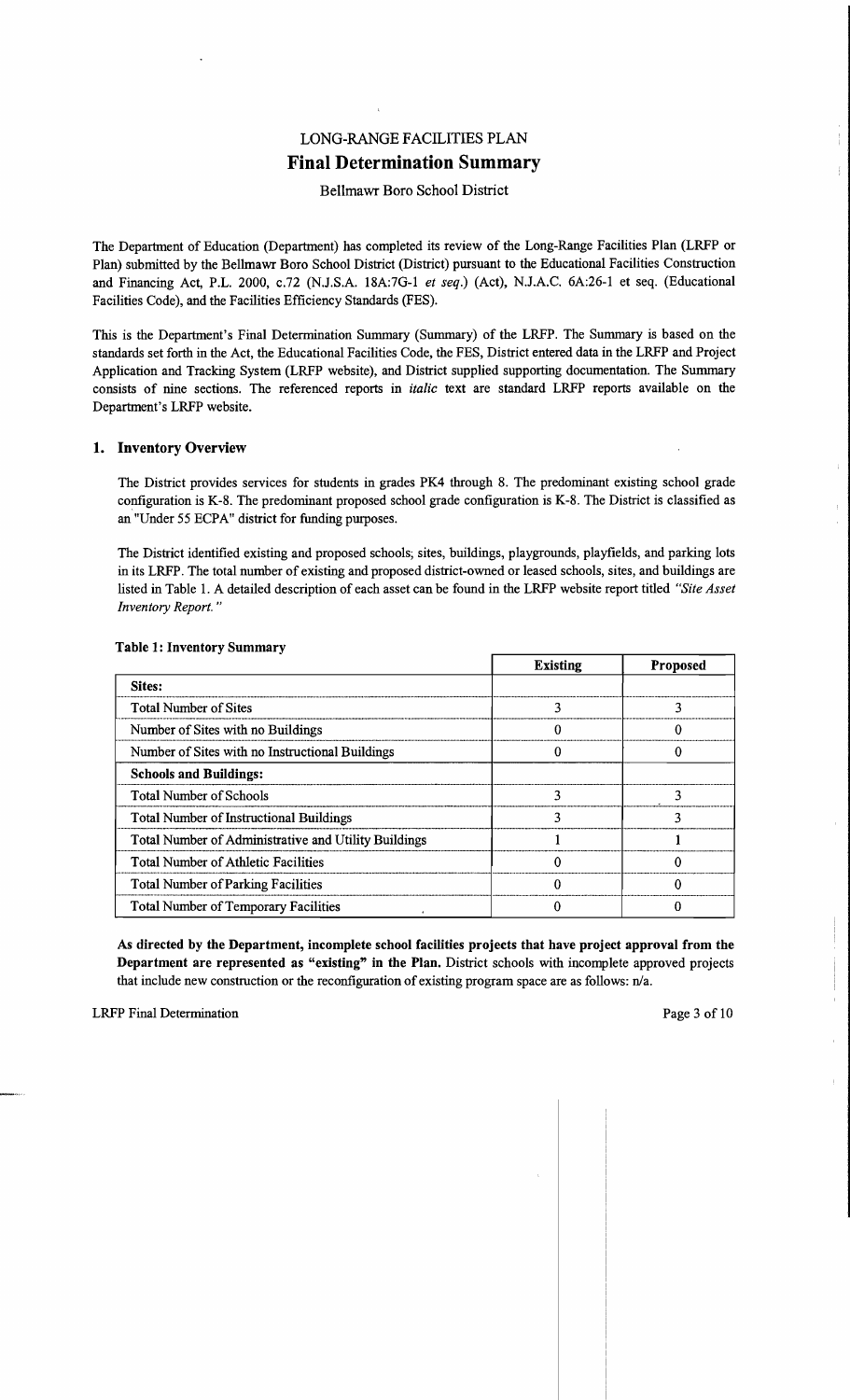Major conclusions are as follows:

- The District is proposing to maintain the existing number of District-owned or leased sites.
- The District is proposing to maintain the existing number of District-owned or operated schools.
- The District is proposing to maintain the existing number of District-owned or leased instructional buildings. The District is proposing to maintain the existing number of District-owned or leased noninstructional buildings.

FINDINGS The Department has determined that the proposed inventory is adequate for review of the District's LRFP. However, the LRFP determination does not imply approval of an individual school facilities project listed within the LRFP. The District must submit individual project applications for project approval. If building demolition or replacement is proposed, the District must submit a feasibility study, pursuant to NJ.S.A. 18A:7G-7b, as part of the application for the specific school facilities project.

### 2. K-12 Enrollments

The District determined the number of students, or "proposed enrollments," to be accommodated in the LRFP on a district-wide basis and in each school. The District's existing and proposed enrollments for grades K-12 and the cohort-survival projection provided by the Department on the LRFP website are listed in Table 2. Detailed information can be found in the LRFP website report titled *"Enrollment Projection Detail.* " Existing and proposed school enrollments and grade alignments can be found in the report titled *"Enrollment and School Grade Alignment.* " An analysis of preschool enrollments is provided in Section 3.

|                             | <b>Actual Enrollments</b><br>2004 | <b>District Proposed</b><br><b>Enrollments</b> | <b>Department's LRFP</b><br><b>Website Projection</b> |
|-----------------------------|-----------------------------------|------------------------------------------------|-------------------------------------------------------|
| Grades K-5, including SCSE  | 653                               | 626                                            | 626                                                   |
| Grades 6-8, including SCSE  | 345                               | 359                                            | 359                                                   |
| Grades 9-12, including SCSE |                                   |                                                |                                                       |
| <b>District K-12 Totals</b> | 998                               | 985                                            | 985                                                   |

#### Table 2: K-12 Enrollment Comparison

*"SCSE"* = *Self-Contained Special Education* 

Major conclusions are as follows:

- The District elected to use the Department's LRFP website projection. Supporting documentation was submitted to the Department as required to justify the proposed enrollments.
- The District is planning for stable enrollments.

FINDINGS The Department has determined that the District's proposed enrollments are supportable for review of the District's LRFP. The Department will require a current enrollment projection at the time an application for a school facilities project is submitted incorporating the District's most recent Fall Enrollment Report in order to verify that the LRFP's planned capacity continues to be appropriate for enrollments.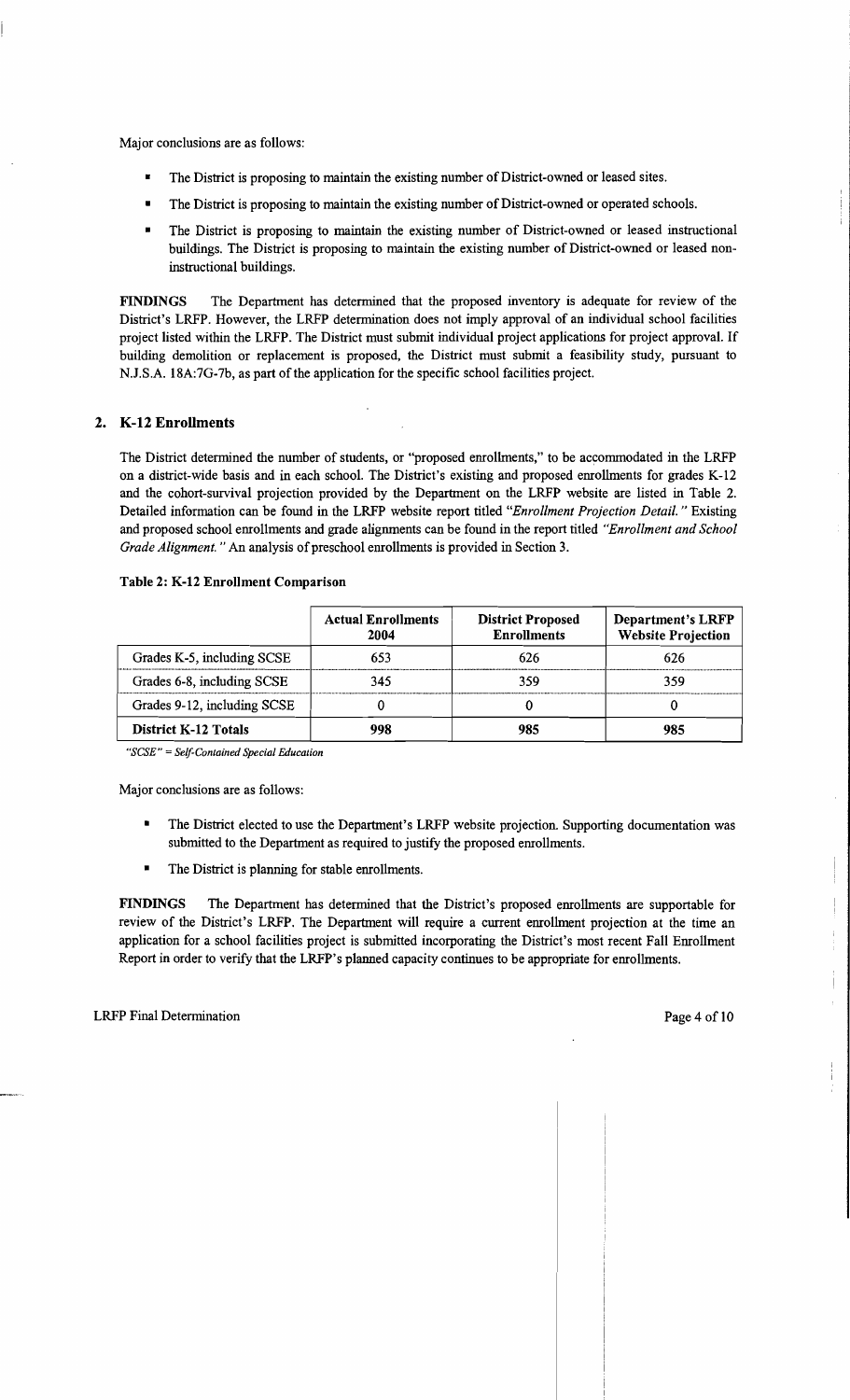## 3. Preschool Enrollments

The District identified the preschool universe for five-year planning purposes. Preschool enrollments include three year olds, if applicable, four year olds, and special education students.

Table 3 summarizes existing and proposed preschool enrollments in District and private provider facilities. Proposed private provider use is based on 2007-08 projections by the Department's Office of Early Childhood.

#### Table 3: Preschool Enrollments

|                          | <b>Total Preschool</b> | <b>District</b> | <b>Private Provider</b> |
|--------------------------|------------------------|-----------------|-------------------------|
| Actual (2005-06)         |                        |                 |                         |
| <b>District Proposed</b> | 42                     | 42              |                         |

Major conclusions are as follows:

- The District does not provide a preschool program for three year olds but has a half day preschool program for four year olds.
- The District does not utilize private providers to accommodate preschool students.

FINDINGS The Department has determined that the District-proposed preschool enrollments are adequate for review of the District's LRFP. The Department will require a current enrollment projection at the time an application for a school facilities project is submitted incorporating the District's most recent Fall Enrollment Report and an update on private provider enrollments in order to verify that the LRFP's planned capacity continues to meet District enrollments.

## 4. FES and District Practices Capacity

The proposed room inventories for each school were analyzed to determine whether the LRFP provides adequate capacity for the proposed enrollments. Two capacity calculation methods, called *"FES Capacity"* and *"District Practices Capacity,* " were used to assess existing and proposed school capacity in accordance with the FES and District program delivery practices. A third capacity calculation, called *"Functional Capacity, "*  determines Unhoused Students and potential State support for school facilities projects. Functional Capacity is analyzed in Section 5 of this Summary.

*• FES Capacity* only assigns capacity to pre-kindergarten (if*district-owned or operated),* kindergarten, general, and self-contained special education classrooms. No other room types are considered to be capacity-generating. Class size is based on the FES and is prorated for classrooms that are sized smaller than FES classrooms. FES Capacity is most accurate for elementary schools, or schools with non-departmentalized programs, in which instruction is "homeroom" based. This capacity calculation may also be accurate for middle schools depending upon the program structure. However, this method usually significantly understates available high school capacity since specialized spaces that are typically provided in lieu of general classrooms are not included in the capacity calculations.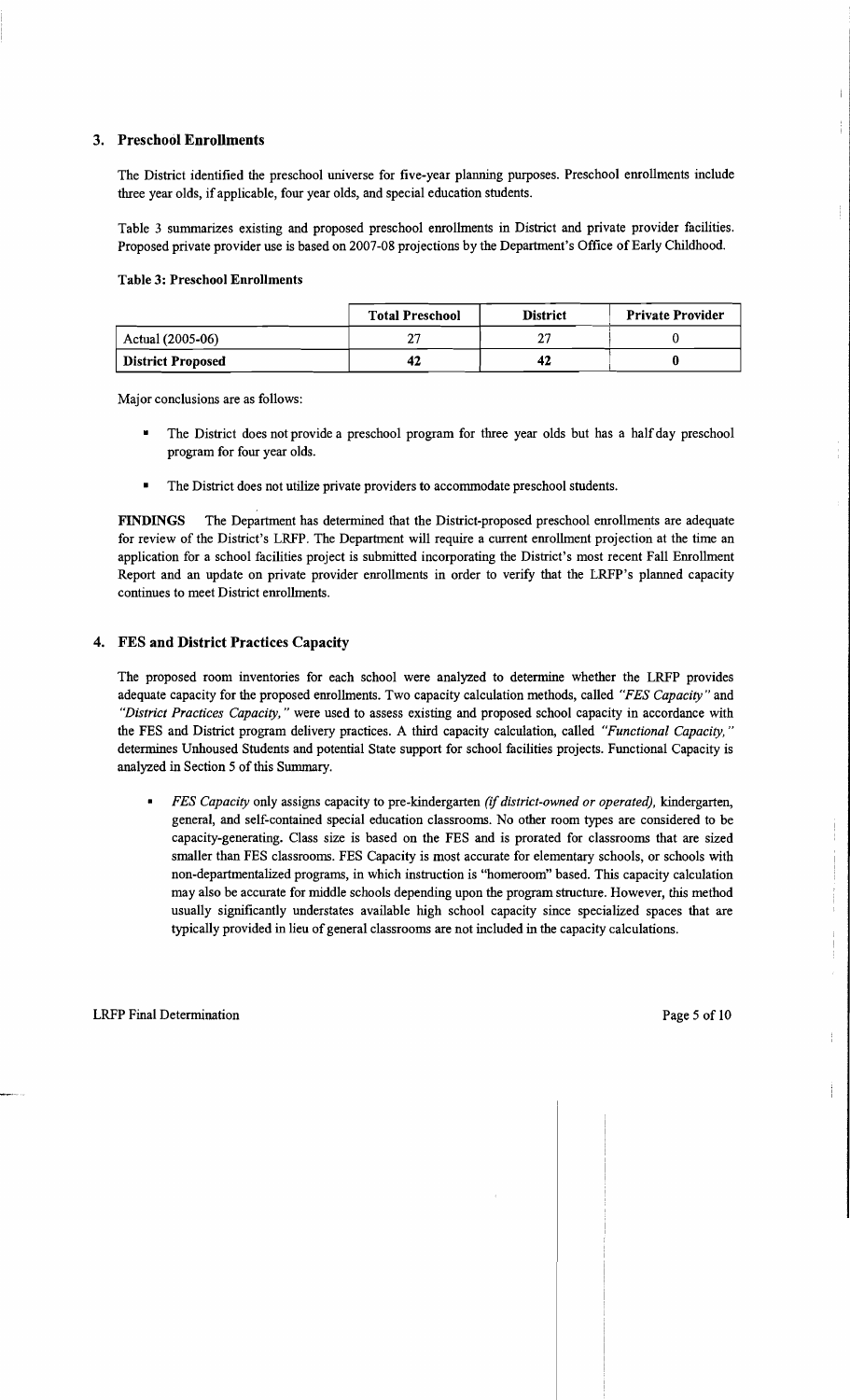*District Practices Capacity* allows the District to include specialized room types in the capacity calculations and adjust class size to reflect actual practices. This calculation is used to review capacity and emollment coordination in middle and high schools.

A capacity utilization factor in accordance with the FES is included in both capacity calculations. A 90% capacity utilization rate is applied to classrooms serving grades K-8. An 85% capacity utilization rate is applied to classrooms serving grades 9-12. No capacity utilization factor is applied to preschool classrooms.

Table 4 provides a summary of existing and proposed district-wide capacities. Detailed information can be found in the LRFP website report titled *"FES and District Practices Capacity. "* 

|                                          | <b>Total FES Capacity</b> | <b>Total District Practices Capacity</b> |
|------------------------------------------|---------------------------|------------------------------------------|
| $(A)$ Proposed Enrollments               | 1.027                     | 1.027                                    |
| (B) Existing Capacity                    | 866.26                    | 1.065.40                                 |
| *Existing Capacity Status (B)-(A)        | -160.74                   | 38.40                                    |
| (C) Proposed Capacity                    | 866.26                    | 1065.40                                  |
| <i>*Proposed Capacity Status (C)-(A)</i> | -160.74                   | 38.40                                    |

Table 4: FES and District Practices Capacity Summary

\* *Positive numbers signify surplus capacity; negative numbers signify inadequate capacity. Negative values for District Practices capacity are acceptable* if*proposed enrollments do not exceed 100% capacity utilization.* 

Major conclusions are as follows:

- The District has appropriately coordinated proposed school capacities and enrollments in the LRFP.
- Adequate justification has been provided by the District if capacity for a school deviates from the proposed emollments by more than 5%.

FINDINGS The Department has determined that proposed District capacity, in accordance with the proposed emollments, is adequate for review of the District's LRFP. The Department will require a current emollment projection at the time an application for a school facilities project is submitted, incorporating the District's most recent Fall Emollment Report, in order to verify that the LRFP's planned capacity meets the District's updated emollments.

### 5. Functional Capacity and Unhoused Students Prior to Proposed Work

*Functional Capacity* was calculated and compared to proposed emollments to provide a preliminary estimate of Unhoused Students and new construction funding eligibility. Functional Capacity is the adjusted gross square feet of a school building *(total gross square feet minus excluded space)* divided by the minimum area allowance per Full-time Equivalent student for the grade level contained therein. Unhoused Students is the number of students projected to be emolled in the District that exceeds the Functional Capacity of the District's schools pursuant to NJ.A.C. 6A:26-2.2(c).

*"Excluded Square Feet"* in the LRFP Functional Capacity calculation includes (1) square footage exceeding the FES for any pre-kindergarten, kindergarten, general education, or self-contained special education classroom;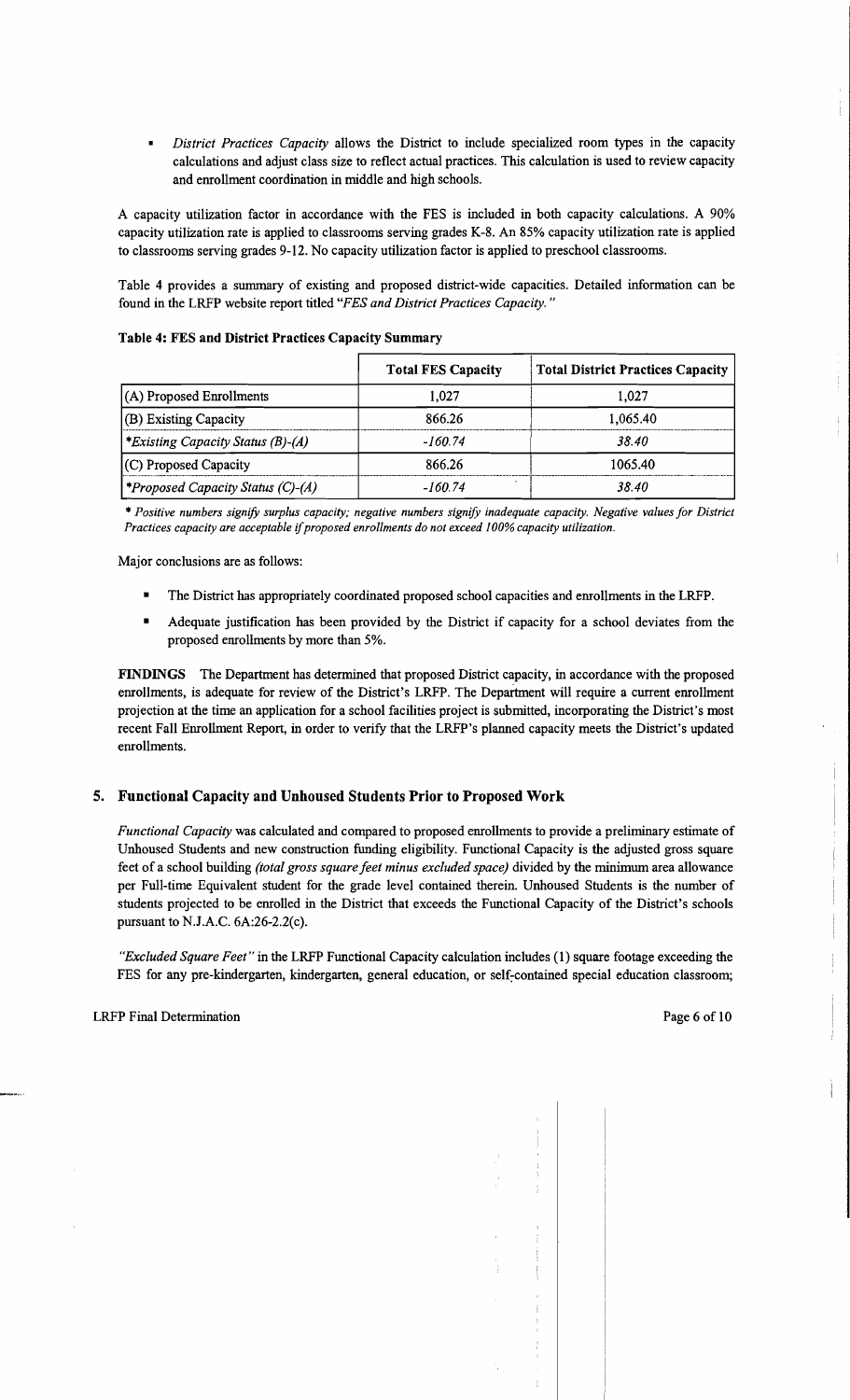(2) grossing factor square footage *(corridors, stairs, mechanical rooms, etc.)* that exceeds the FES allowance, and (3) square feet proposed to be demolished or discontinued from use. Excluded square feet may be revised during the review process for individual school facilities projects.

Table 5 provides a preliminary assessment of Functional Capacity, Unhoused Students, and Estimated Maximum Approved Area for the various grade groups in accordance with the FES. Detailed information concerning the calculation and preliminary excluded square feet can be found in the LRFP website reports titled *"Functional Capacity and Unhoused Students"* and *"Functional Capacity Excluded Square Feet. "* 

|                        |            | B          |           |                |                          |
|------------------------|------------|------------|-----------|----------------|--------------------------|
|                        |            | Estimated  |           | D              | $E = C x D$              |
|                        | A          | Existing   | $C = A-B$ | Area           | <b>Estimated Maximum</b> |
|                        | Proposed   | Functional | Unhoused  | Allowance      | Approved Area for        |
|                        | Enrollment | Capacity   | Students  | (gsf/students) | <b>Unhoused Students</b> |
| Preschool (PK)         | 42         | 35.29      | 6.71      | 125.00         | 838.63                   |
| Elementary $(K-5)$     | 626        | 563.09     | 62.91     | 125.00         | 7,863.80                 |
| Middle $(6-8)$         | 359        | 326.15     | 32.85     | 134.00         | 4,402.37                 |
| $High(9-12)$           | 0          | 0          | 0         | 151.00         |                          |
| <b>District Totals</b> | 1,027      | 924.53     |           |                |                          |

Table 5: Functional Capacity and Unhoused Students Prior to Proposed Work

Major conclusions are as follows:

- The calculations for "Estimated Existing Functional Capacity" none selected school facilities projects that have been approved by the Department but were not under construction or complete at the time of Plan submission.
- The District, based on the preliminary LRFP assessment, does not have Unhoused Students for the following FES grade groups: Grades 9-12.
- The District, based on the preliminary LRFP assessment, has Unhoused Students for the following FES grade groups: Grades PK, K-5, 6-8.
- The District is not proposing to demolish or discontinue the use of existing District-owned instructional space. The Functional Capacity calculation excludes square feet proposed to be demolished or discontinued for the following FES grade groups: n/a.

FINDINGS Functional Capacity and Unhoused Students calculated in the LRFP are preliminary estimates. Justification for square footage in excess of the FES and the determination of additional excluded square feet, Preliminary Eligible Costs (PEC), and Final Eligible Costs (FEC) will be included in the review process for specific school facilities projects. A feasibility study undertaken by the District is required if building demolition or replacement is proposed per N.J.A.C. 6A:26-2.3(b)(10).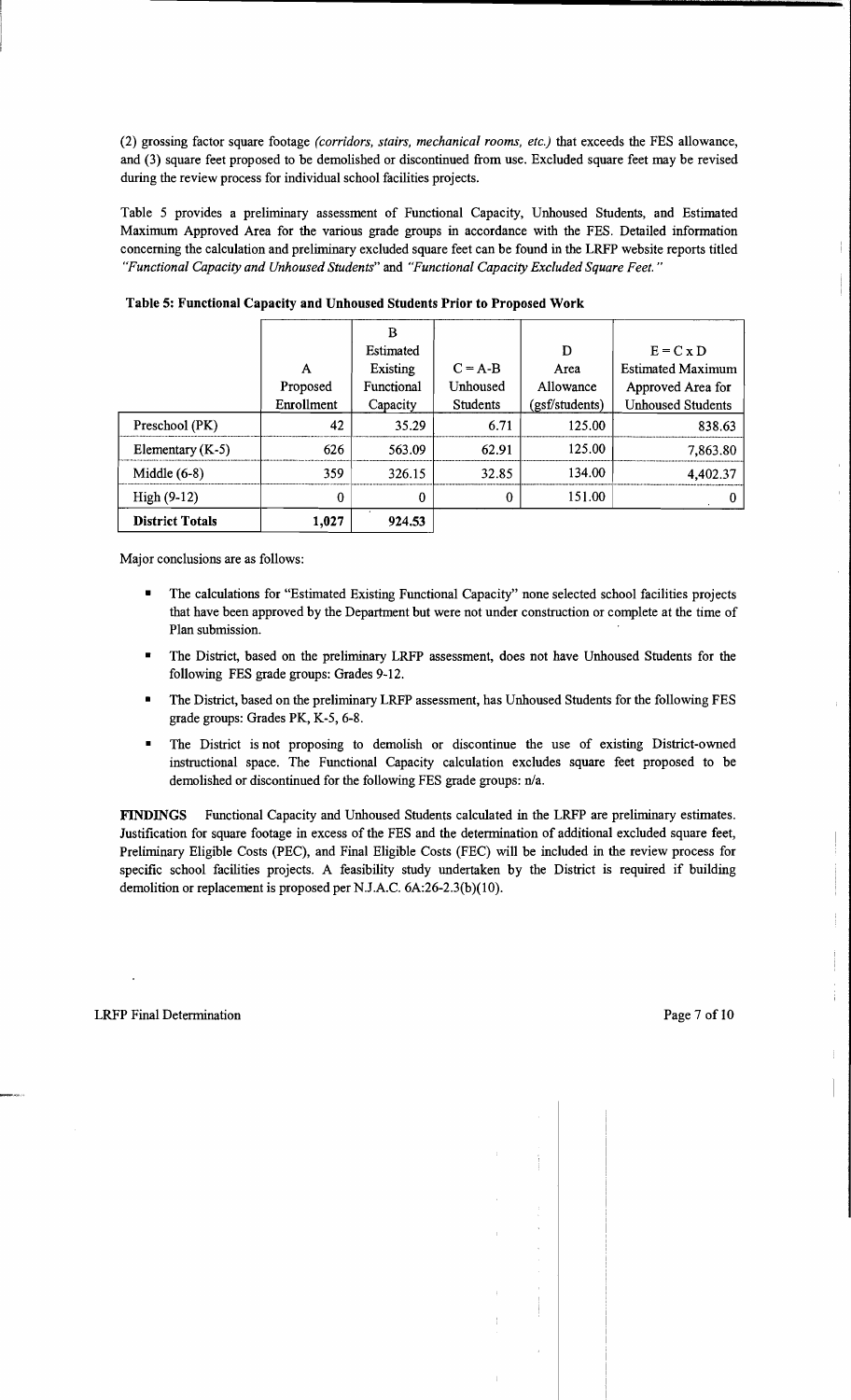## 6. Proposed Work

The District was instructed to review the condition of its facilities and sites and to propose corrective *"system"*  and *"inventory"* actions in its LRFP. *"System"* actions upgrade existing conditions without changing spatial configuration or size. Examples of system actions include new windows, finishes, and mechanical systems. *"Inventory"* actions address space problems by removing, adding, or altering sites, schools, buildings and rooms. Examples of inventory actions include building additions, the reconfiguration of existing walls, or changing room use.

Table 6 summarizes the type of work proposed in the District's LRFP for instructional buildings. Detailed information can be found in the LRFP website reports titled *"Site Asset Inventory," "LRFP Systems Actions Summary,* " *and "LRFP Inventory Actions Summary. "* 

| <b>Type of Work</b>                                            | Work Included in LRFP |
|----------------------------------------------------------------|-----------------------|
| <b>System Upgrades</b>                                         | Yes                   |
| <b>Inventory Changes</b>                                       |                       |
| Room Reassignment or Reconfiguration                           | N٥                    |
| <b>Building Addition</b>                                       | N٥                    |
| New Building                                                   | N٥                    |
| Partial or Whole Building Demolition or Discontinuation of Use | N٥                    |
| New Site                                                       | Ν٥                    |

#### Table 6: Proposed Work for Instructional Building

Major conclusions are as follows:

- The District has proposed system upgrades in one or more instructional buildings.
- The District has not proposed inventory changes, none selected, in one or more instructional buildings.
- The District has not proposed new construction in lieu of rehabilitation in one or more instructional buildings.

Please note that costs represented in the LRFP are for capital planning purposes only. Estimated costs are not intended to represent preliminary eligible costs or final eligible costs of approved school facilities projects.

The Act (NJ.S.A. 18A:7G-7b) provides that all school facilities shall be deemed suitable for rehabilitation unless a pre-construction evaluation undertaken by the District demonstrates to the satisfaction of the Commissioner that the structure might pose a risk to the safety of the occupants even after rehabilitation or that rehabilitation is not cost-effective. Pursuant to NJ.A.C. 6A:26-2.3(b)(10), the Commissioner may identify school facilities for which new construction is proposed in lieu of rehabilitation for which it appears from the information presented that new construction is justified, provided, however, that for such school facilities so identified, the District must submit a feasibility study as part of the application for the specific school facilities project. The cost of each proposed building replacement is compared to the cost of additions or rehabilitation required to eliminate health and safety deficiencies and to achieve the District's programmatic model.

 $\bar{1}$  $\mathcal{I}$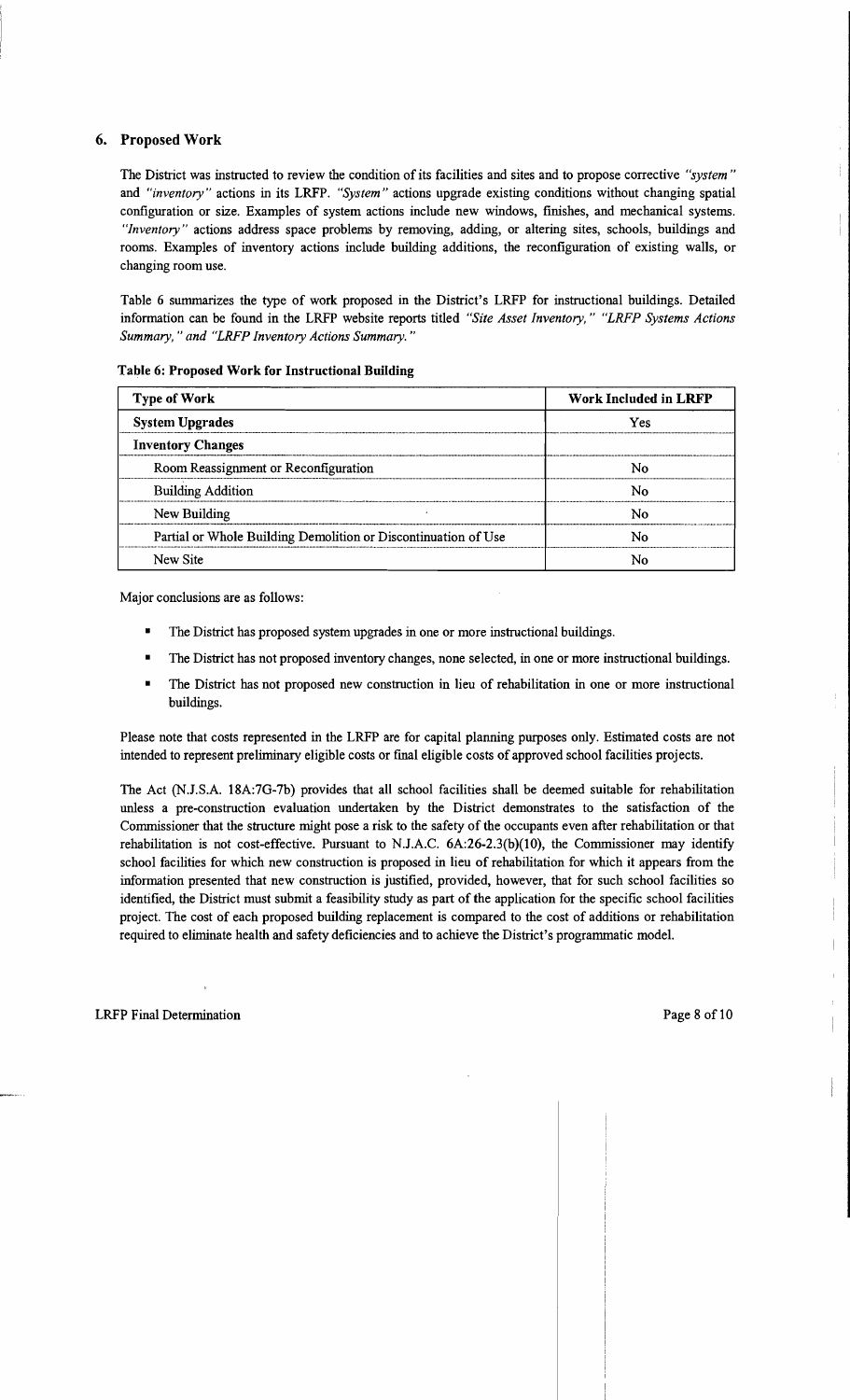Facilities used for non-instructional or non-educational purposes are ineligible for State support under the Act. However, projects for such facilities shall be reviewed by the Department to determine whether they are consistent with the District's LRFP and whether the facility, if it is to house students (full or part time) conforms to educational adequacy requirements. These projects shall conform to all applicable statutes and regulations.

FINDINGS The Department has determined that the proposed work is adequate for review of the District's LRFP. However, Department approval of proposed work in the LRFP does not imply that the District may proceed with a school facilities project. The District must submit individual project applications with cost estimates for Department project approval. Both school facilities project approval and other capital project review require consistency with the District's approved LRFP.

### 7. Functional Capacity and Unhoused Students After Completion of Proposed Work

The *Functional Capacity* of the District's schools *after* completion of the work proposed in the LRFP was calculated to highlight any remaining Unhoused Students.

Table 7 provides a preliminary assessment of Unhoused Students and Estimated Remaining Maximum Area after completion of new construction proposed in the LRFP, if applicable. Detailed information concerning the calculation can be found in the website report titled *"Functional Capacity and Unhoused Students."* 

|                        | Estimated       |            |                |                | Estimated       |
|------------------------|-----------------|------------|----------------|----------------|-----------------|
|                        | Maximum         |            | Proposed       |                | Maximum Area    |
|                        | Approved Area   |            | Functional     | Unhoused       | for Unhoused    |
|                        | for Unhoused    | Total New  | Capacity after | Students after | <b>Students</b> |
|                        | <b>Students</b> | <b>GSF</b> | Construction   | Construction   | Remaining       |
| Preschool (PK)         | 838.63          | $\bf{0}$   | 35.29          | 6.71           | 838.63          |
| Elementary $(K-5)$     | 7,863.80        | $\Omega$   | 563.09         | 62.91          | 7,863.80        |
| Middle $(6-8)$         | 4,402.37        | $\bf{0}$   | 326.15         | 32.85          | 4,402.37        |
| $High(9-12)$           | $\bf{0}$        | $\bf{0}$   | 0              | 102.47         | 13,104.80       |
| <b>District Totals</b> |                 | 0          | 924.53         |                |                 |

Table 7: Functional Capacity and Unhoused Students After Completion of Proposed Work

Major conclusions are as follows:

- New construction is proposed for the following grade groups:  $n/a$ .
- Proposed new construction exceeds the estimated maximum area allowance for Unhoused Students prior to the completion of the proposed work for the following grade groups:  $n/a$ .
- The District, based on the preliminary LRFP assessment, will have Unhoused Students after completion ofthe proposed LRFP work for the following grade groups: Grades PK, K-5, 6-8.